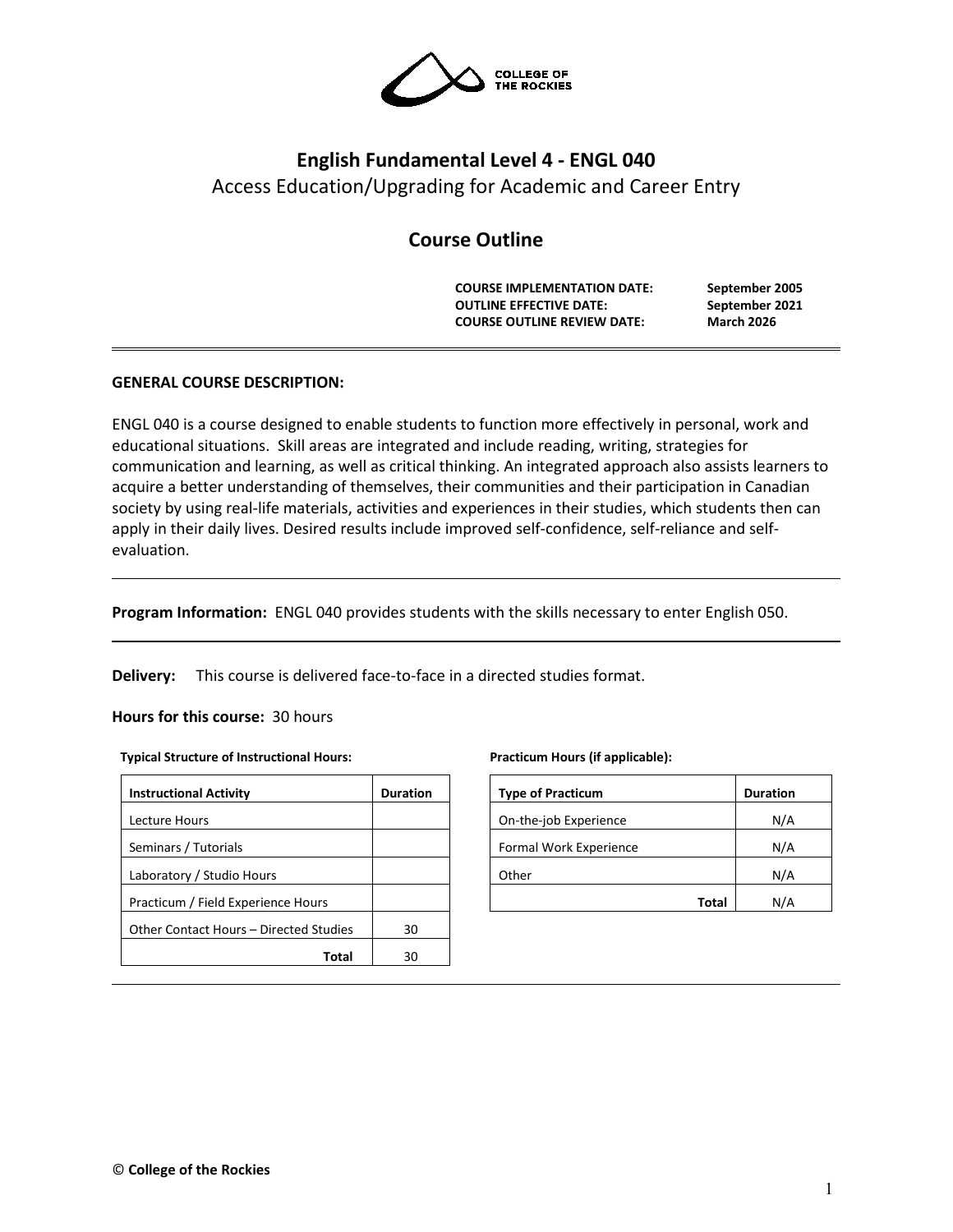Leanne Caillier-Smith, MEd

Signature

## **APPROVAL SIGNATURES:**

Department Head Joy Brown E-mail: [jbrown3@cotr.bc.ca](mailto:jbrown3@cotr.bc.ca) Dean of Trades and Technology Dr. Jack Moes E-mail: *[jmoes@cotr.bc.ca](mailto:jmoes@cotr.bc.ca)* 

Department Head Signature

Dean Signature

EDCO

Valid from: September 2021 – March 2026

Education Council Approval Date

## **COURSE PREREQUISITES AND TRANSFER CREDIT:**

**Prerequisites:** Students must have successfully completed ENGL 030 or College of the Rockies assessment.

**Corequisites:** None

#### **Flexible Assessment (FA):**

Credit can be awarded for this course through FA  $\boxtimes$  Yes  $\Box$  No

Learners may request formal recognition for flexible assessment at the College of the Rockies through one or more of the following processes: External Evaluation, Worksite Assessment, Demonstration, Standardized Test, Self-assessment, Interview, Products/Portfolio, Challenge Exam. Contact an Education Advisor for more information.

**Transfer Credit:** For transfer information within British Columbia, Alberta and other institutions, please visit [http://www.cotr.bc.ca/Transfer.](http://www.cotr.bc.ca/Transfer)

> Students should also contact an academic advisor at the institution where they want transfer credit.

**Prior Course Number:** N/A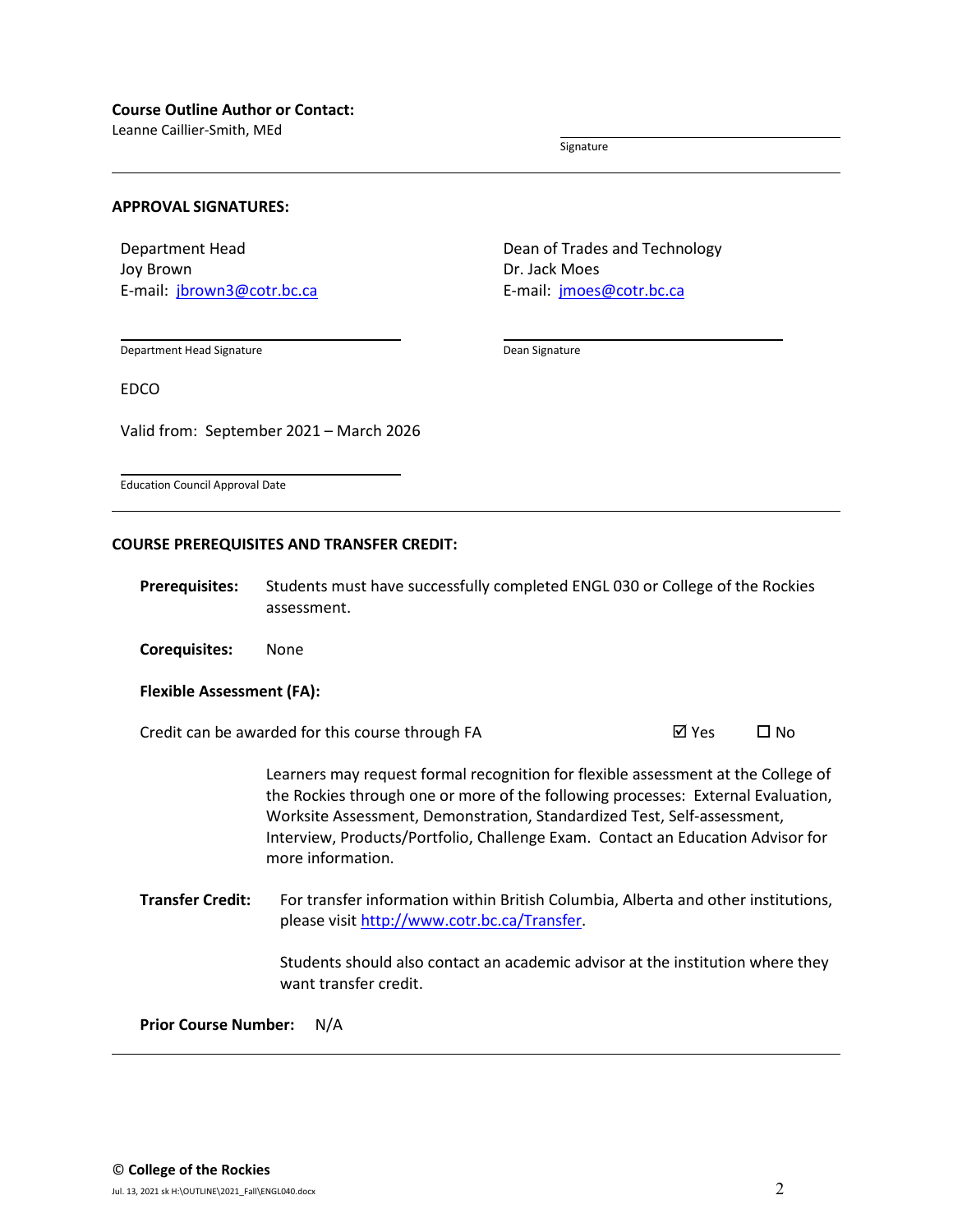## **Textbooks and Required Resources:**

Textbook selection varies by instructor and may change from year to year. At the Course Outline Effective Date the following textbooks were in use:

BC Reads: Adult Literacy Fundamental English - Course Pack 4 BC Reads: Adult Literacy Fundamental English - Reader 4 Author(s): Shantel Ivits, Vancouver Community College

*Please see the instructor's syllabus or check COTR's online text calculator <http://go.cotr.bc.ca/tuition/tCalc.asp> for a complete list of the currently required textbooks.*

## **LEARNING OUTCOMES:**

Upon the successful completion of this course, students will be able to

# **Reading**

| <b>Learning Outcome</b><br>Students will be able to                                                                                 | <b>Skills</b><br>By achieving this broader outcome, students will<br>demonstrate that they can also                                                               |
|-------------------------------------------------------------------------------------------------------------------------------------|-------------------------------------------------------------------------------------------------------------------------------------------------------------------|
| 1. read 3-5 paragraph passages of familiar<br>genres (e.g. concrete, factual) including<br>abstract, specialised vocabulary         | differentiate between fact and opinion<br>٠<br>differentiate between likes, dislikes,<br>٠<br>and preferences<br>demonstrate strategies for learning<br>$\bullet$ |
| 2. read 3-paragraph passages of unfamiliar<br>topic and genres (e.g. argument, opinion,<br>inference) including familiar vocabulary | and remembering words<br>use peer feedback and self-monitoring<br>strategies to evaluate meanings and<br>findings                                                 |
|                                                                                                                                     | draw inferences and conclusions<br>understand how quotation marks,<br>semicolons, parentheses, and dashes<br>affect meaning                                       |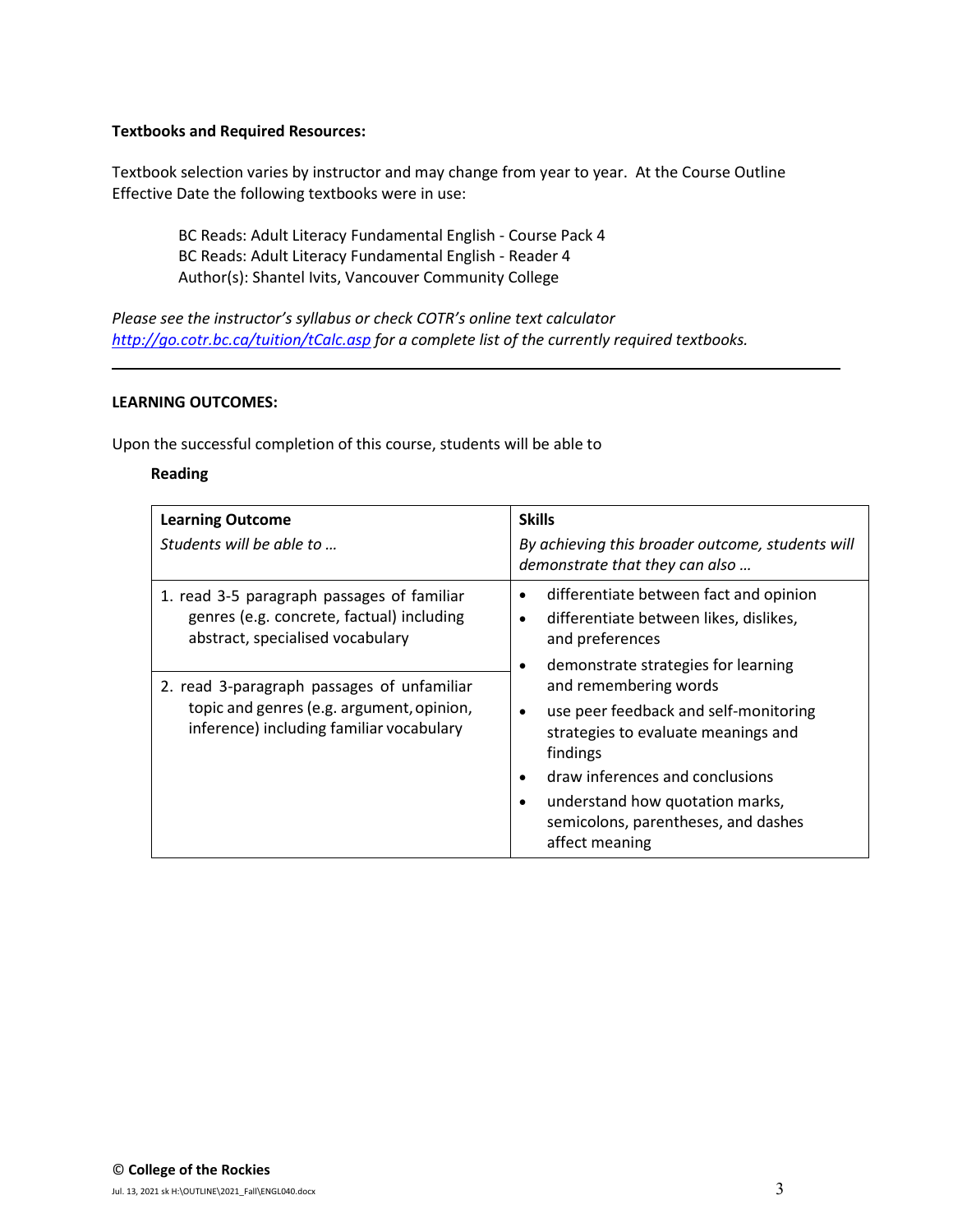# **Writing**

| <b>Learning Outcome</b>                                                                                                                                                                   | <b>Skills</b>                                                                                                                                                                                                                                                                                                                                                                                                                                                                                                                                                                                                                                                                                                                                                                                                                                                                         |
|-------------------------------------------------------------------------------------------------------------------------------------------------------------------------------------------|---------------------------------------------------------------------------------------------------------------------------------------------------------------------------------------------------------------------------------------------------------------------------------------------------------------------------------------------------------------------------------------------------------------------------------------------------------------------------------------------------------------------------------------------------------------------------------------------------------------------------------------------------------------------------------------------------------------------------------------------------------------------------------------------------------------------------------------------------------------------------------------|
| Students will be able to                                                                                                                                                                  | By achieving this broader outcome, students will<br>demonstrate that they can also                                                                                                                                                                                                                                                                                                                                                                                                                                                                                                                                                                                                                                                                                                                                                                                                    |
| 1. write paragraphs of five to eight sentences<br>using familiar forms (i.e. narrative, process,<br>descriptive, opinion)<br>Write formal correspondence to a specified<br>2.<br>audience | use paragraph structure: topic<br>sentence, supporting details,<br>conclusion, and transitional words and<br>phrases<br>use paragraph format: title line, blank line,<br>$\bullet$<br>indentation, connected sentences, clear<br>margins<br>demonstrate logical sequencing of sentences<br>write compound sentences using common<br>subordinating conjunctions<br>write compound sentences using commas<br>$\bullet$<br>and FANBOYS<br>recognize and correct fragments and run-on<br>$\bullet$<br>sentences<br>use consistent verb tenses<br>$\bullet$<br>use common regular and irregular past tense<br>$\bullet$<br>verbs<br>use subject/verb agreement<br>$\bullet$<br>use standard pronoun reference and<br>$\bullet$<br>agreement<br>edit written work<br>$\bullet$<br>spell common sight words and homonyms<br>$\bullet$<br>use MLA format for headings, titles, and<br>margins |

For a complete list of the articulation learning outcomes of this course, please refer to the Adult Basic Education in British Columbia's Public Post-Secondary institutions: A Guide to Upgrading in BC's post secondary institutions : [An Articulation Handbook 2020/2021](https://www.bctransferguide.ca/docs/ABE2020.pdf) (bctransferguide.ca).

# **COURSE TOPICS:**

Decoding

• Word attack strategies & phonics

Reading & Comprehension

- Dictionary skills
- Antonyms, synonyms, homonyms
- Influence
- Drawing conclusions
- Predicting outcomes
- Author's perspective e.g. mood emotion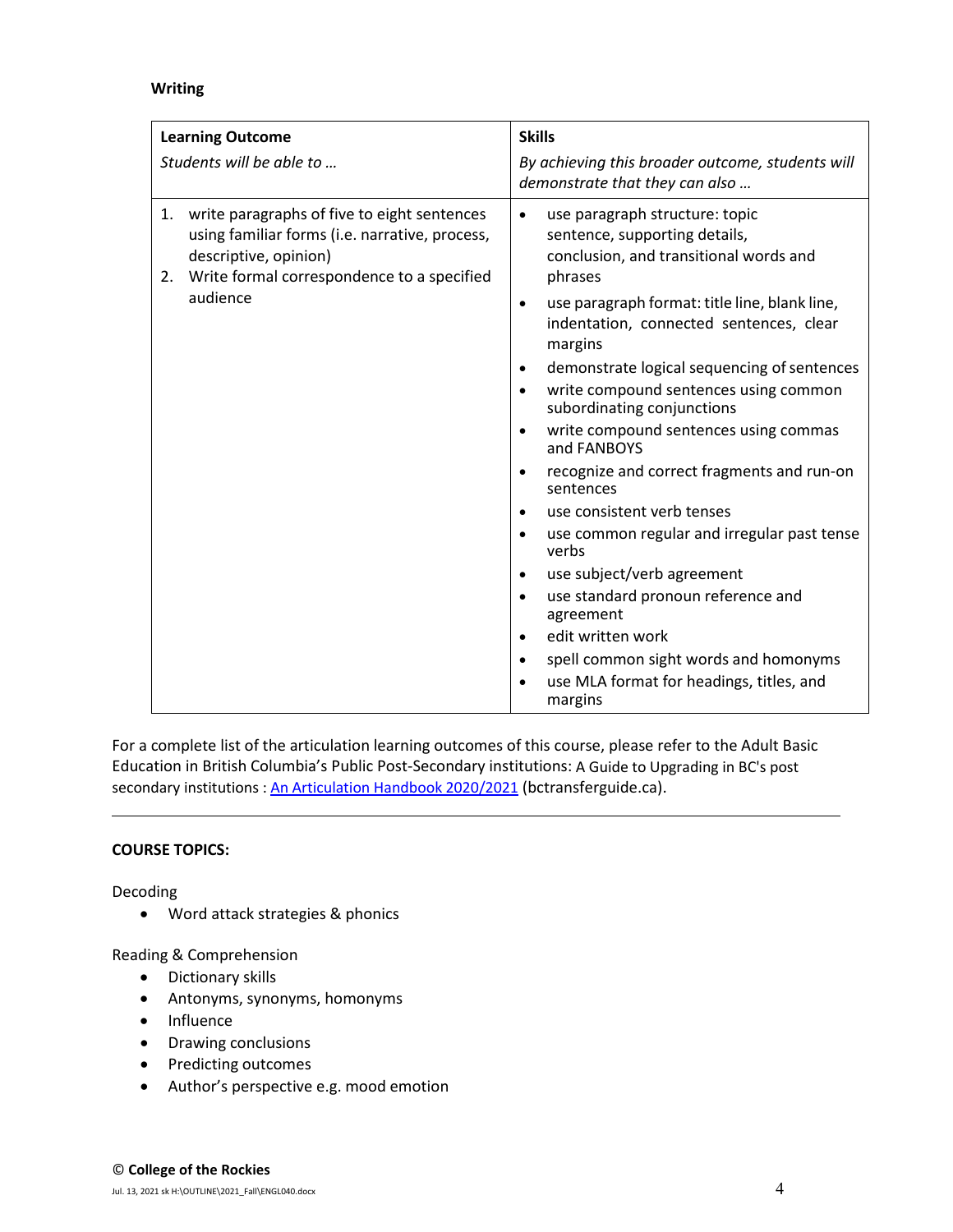# Writing

- Mechanics & spelling
- Possessives
- Sequencing
- Sentences simple, complex, compound
- Comma usage

## Writing

- Composition & content
- Writes using 600 sight words
- Topic sentences
- Narrative & descriptive paragraphs
- Forms & applications

# Personal Learning

- Goal setting
- Organizational strategies
- Co-operative learning

*See instructor's syllabus for the detailed outline of weekly readings, activities and assignments.* 

# **EVALUATION AND ASSESSMENT:**

## **Assessments**

To progress in this course students must demonstrate a satisfactory level of achievement in reading, writing, & strategies for learning activities.

*Please see the instructor's syllabus for specific classroom policies related to this course, such as details of evaluation, penalties for late assignments, and use of electronic aids.*

# **EXAM POLICY:**

Students must attend all required scheduled exams that make up a final grade at the appointed time and place.

Individual instructors may accommodate for illness or personal crisis. Additional accommodation will not be made unless a written request is sent to and approved by the appropriate Department Head prior to the scheduled exam.

Any student who misses a scheduled exam without approval will be given a grade of "0" for the exam.